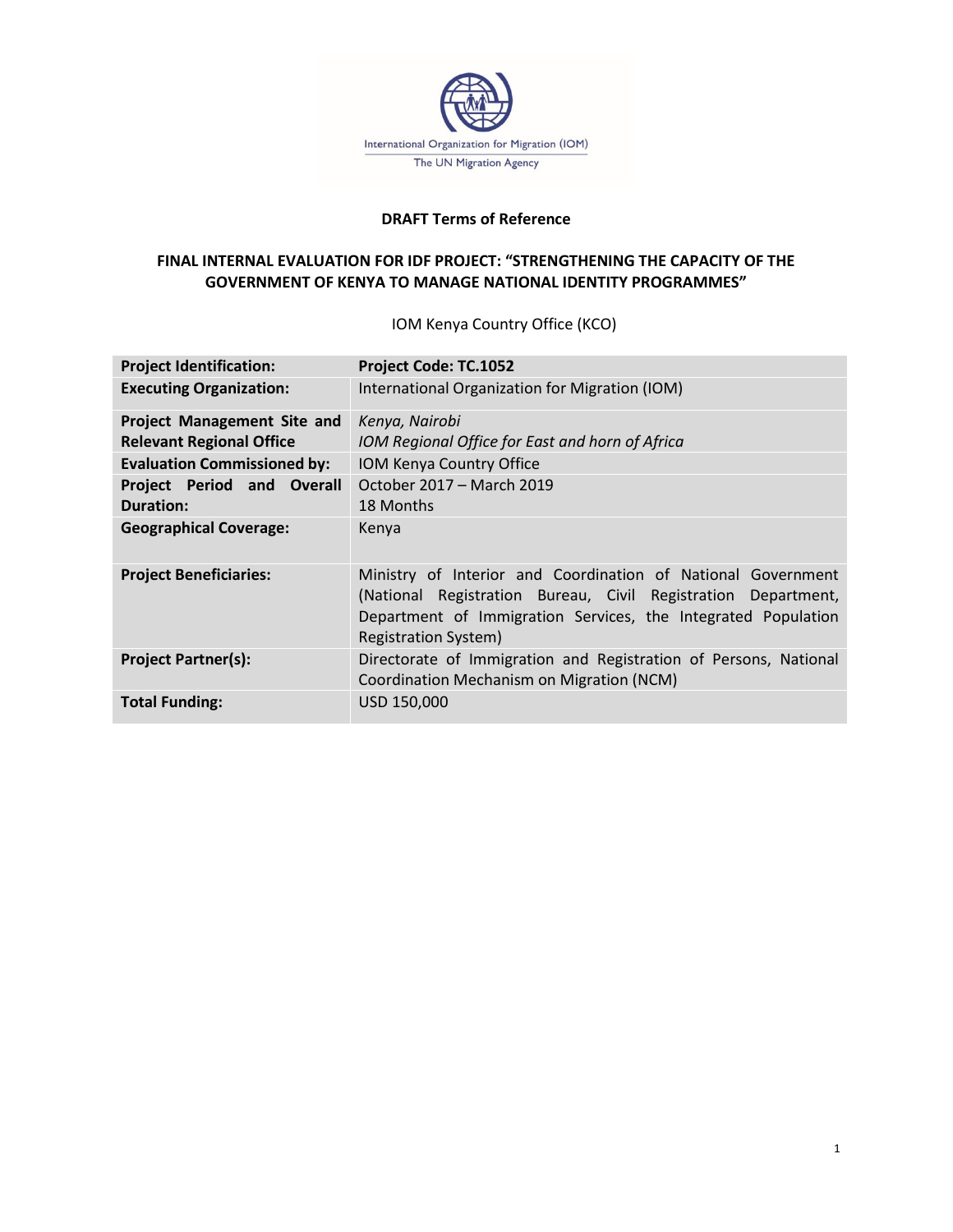

### Evaluation Context

IOM, the UN Migration Agency, is committed to the principle that humane and orderly migration benefits migrants and society. As an inter-governmental body, IOM acts with its partners in the international community to assist in meeting the operational challenges of migration; advance understanding of migration issues; encourage social and economic development through migration; and uphold the human dignity and well-being of migrants.<sup>1</sup> IOM is the leading organization in the field of migration and works closely with governmental, intergovernmental and non-governmental partners.<sup>2</sup>

The IOM KCO supports Government of Kenya (GoK) to effectively address key migration challenges, effectively manage migration and contribute to ongoing stabilization, security and progressive social cohesion. IOM Kenya works in line with the Migration Governance Framework (MiGOF), the Migration Crisis Operational Framework (MCOF), the Global Compact for Safe, Orderly and Regular Migration (GCM), the United Nations Development Assistance Framework (UNDAF) framework (2018-2022), the Sustainable Development Goals (SDGs) and the Kenya Vision 2030 national development agenda.

Kenya faces a number of challenges related to border control and immigration which contribute to its vulnerability to irregular migration, transnational crime, and terrorism. Kenya shares borders with Ethiopia, Somalia, South-Sudan, Tanzania and Uganda. The under-resourced and under-capacitated border management and law enforcement agencies at these borders means that there is an increased likelihood of irregular movement of individuals across borders which can be linked to the recruitment of youth into violent extremist groups such as Al-Shabaab; and human trafficking. It is vital to ensure border authorities are prepared to respond in a way that effectively protects sovereign national and local security settings affected by migration, while at the same time fully guaranteeing migrants' human rights.

A Kenyan ID is crucial to citizenship in Kenya as a precondition for the fundamental rights to one's identity, and is tied to associated civil, political, social and economic rights including the free movement of persons, access to services across borders, trade, realizing a common market and women's empowerment. However, the levels of public awareness about the rights and benefits associated with obtaining legal identity documents is still low in the remote areas of Kenya. Moreover, in remote areas some members of the general public may be unaware of the implications of identity fraud or of the implications and risks of fraudulent or fraudulently obtained documents.

The IDF funded project's, which was implemented in Kenya from October 2017 to March 2019, overall objective was to contribute to improved identity management in Kenya. Through the request from the Government of Kenya (GoK), IOM supported the National Registration Bureau (NRB) under the Ministry of Interior and Coordination of National Government in strengthening the capacity of the GoK to manage National Identity Programmes. By the end of the project it was expected that the project will influence in a) building effective management of civil registration of Kenyan citizens, issuance of secure ID documents and prevention of illegal registration and b) increasing ability and willingness to acquire relevant ID documents among public.

<sup>&</sup>lt;sup>1</sup> IOM: Mission, <u>http://www.iom.int/mission</u>

<sup>2</sup> IOM: About IOM Kenya,<http://kenya.iom.int/about-iom-kenya>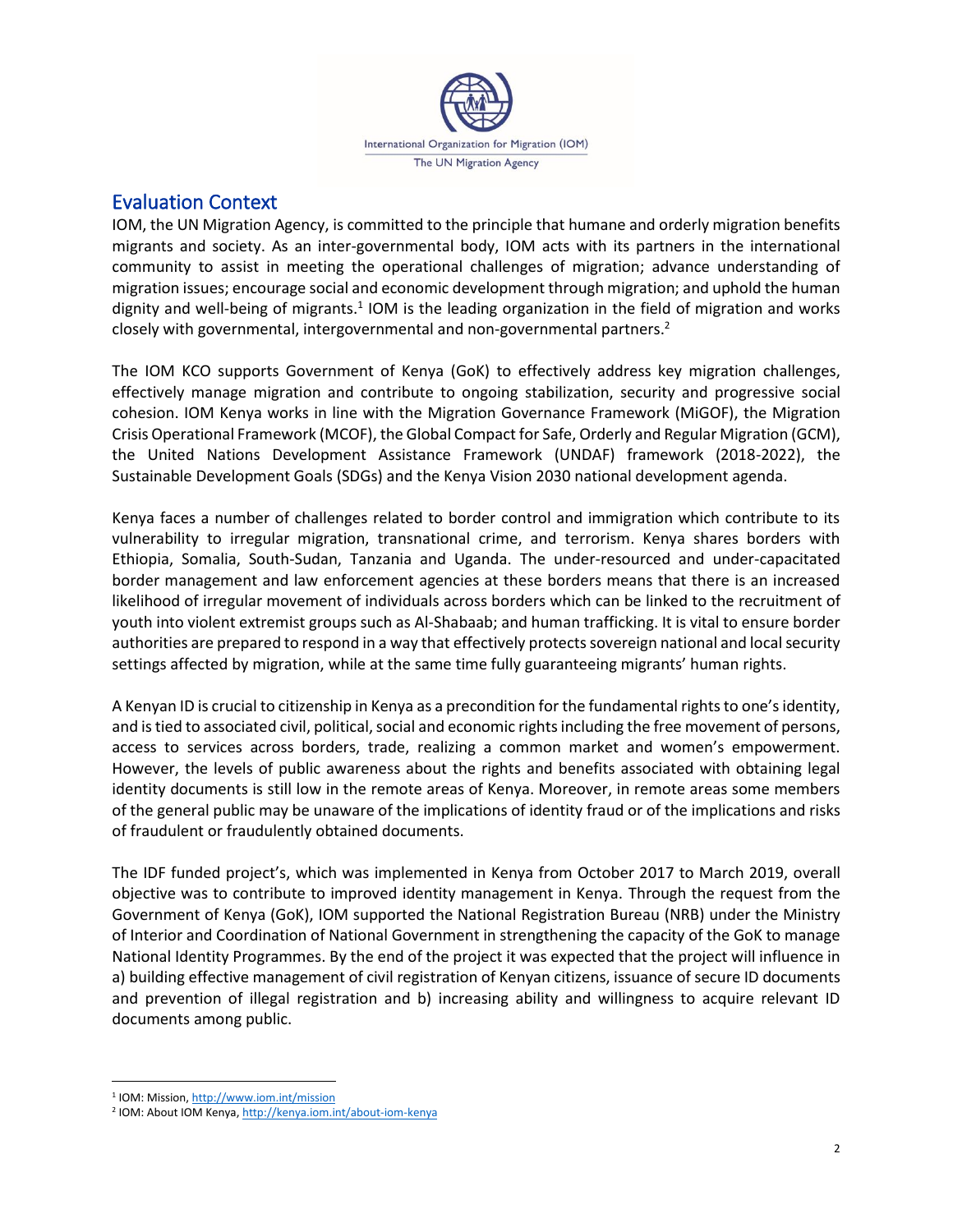

Through the IDF project, IOM supported GoK in conducting (a) an assessment reviewing the current identity management situation and a report that includes recommended measures for improved identity management, the assessment report was distributed to relevant stakeholders; (b) two (2) Training of Trainers (ToT) for the government officials from key departments involved in identity management for improving knowledge and skills on identity management; (c) ToT cascading training for County Registrars on security features of national identity cards, registration procedures, and record management in public service and; (d) the project supported NRB in various awareness raising activities reaching an estimated population of five million through: 1) updating citizen service charters and brochures, 2) conducting community barazas in four counties, 3) conducting mobile and 4) conducting a radio campaign in six counties where the level of awareness was still low.

# Evaluation Purpose

The ex-post internal evaluation seeks to determine the extent of the project's success in achieving it's intended objective and expected results.

The evaluation will be used by IOM KCO Senior Management and key Government stakeholders to assess lessons learnt and good practices, including specific recommendations to inform future or related programming.

## Evaluation Scope

The internal final evaluation will cover the whole of IDF project implementation period from October 2017 to March 2019.

EX-post evaluation activities will be conducted in Nairobi and in selected counties (as nominated by GoK) where project activities were implemented. Data collection will factor in gender and age, and beneficiaries from GoK agencies and local communities in different field locations.

# Evaluation Criteria and Questions

The evaluation will assess the project's results based on OECD/DAC criteria of relevance, efficiency, effectiveness, sustainability and impact. It will also address mainstreaming of relevant cross-cutting themes of gender and rights-based approach to programming.

The following evaluation criteria and key questions will be addressed by the evaluation:

### **Relevance:**

- Do the project's expected outcomes remain valid as originally planned?
- Were the project activities and outputs consistent with the intended outcomes and objective?
- To what extent has the project addressed migration challenges and supported GoK development plans and strategies?
- To what extent did the project incorporate IOM cross-cutting issues on: i) gender mainstreaming, ii) rights-based approach iii) environmental sustainability?

### **Effectiveness:**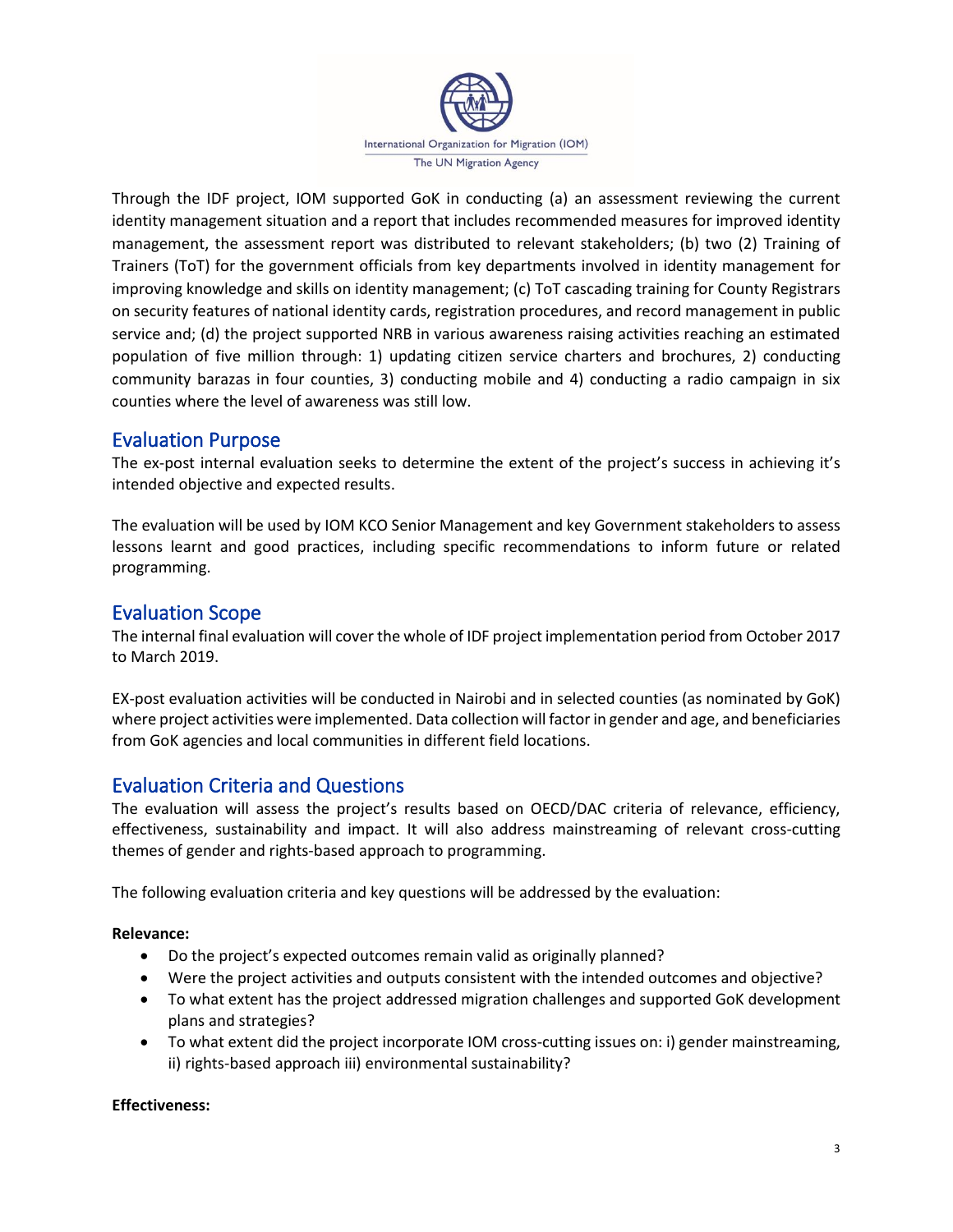

- To what extent has the project achieved the intended results?
- To what extent has the project enhanced:
	- o a) Effective management of civil registration of Kenyan citizens, issuance of secure ID documents and prevention of illegal registration, and
	- $\circ$  b) increased ability and willingness to acquire relevant ID documents among target population.
- What were the key factors influencing the achievement of the project's expected outcomes?

#### **Efficiency:**

- Extent of the project's use of resources as planned versus the actual status?
- Extent of the project's leveraging and complementing interventions with other initiatives?

### **Sustainability:**

- To what extent IOM KCO project enhanced structures, policies, resources and processes in place to ensure that benefits are maintained once external project support ceases?
- How engaged were the main stakeholders throughout the development and implementation of the project?

#### **Impact:**

- Based on stakeholders' feedback, what impact (positive and/or negative, intended or unintended) did the project have on its' beneficiaries and relevant stakeholders?
- What observed changes in attitudes, capacities and institutions etc. have occurred as a result of the project? Is the impact attributable to the project activities, or are they from external factors or from both?

# Evaluation Approach and Methodology

The internal evaluation will be conducted through mixed methods. The detailed evaluation methodology will be agreed with GoK, NRB in particular. GoK through NRB will be involved from the ToR development to the field conduct of evaluation activities.

It is expected that appreciative inquiry, *outcome harvesting* and *most significant change stories* methodology will inspire the evaluation methodology, through selection of beneficiary stories and best practices.

### *The final evaluation* will comprise of:

- desk review of all relevant documents relating to the project design to implementation (Project and implementation plan and documents, Financial reports, M&E tools & reports, Needs Assessment, NFFs);
- series of focus group discussions and key informant interviews with project staff, government partners and stakeholders; and
- Field visits and on-site observations in selected counties.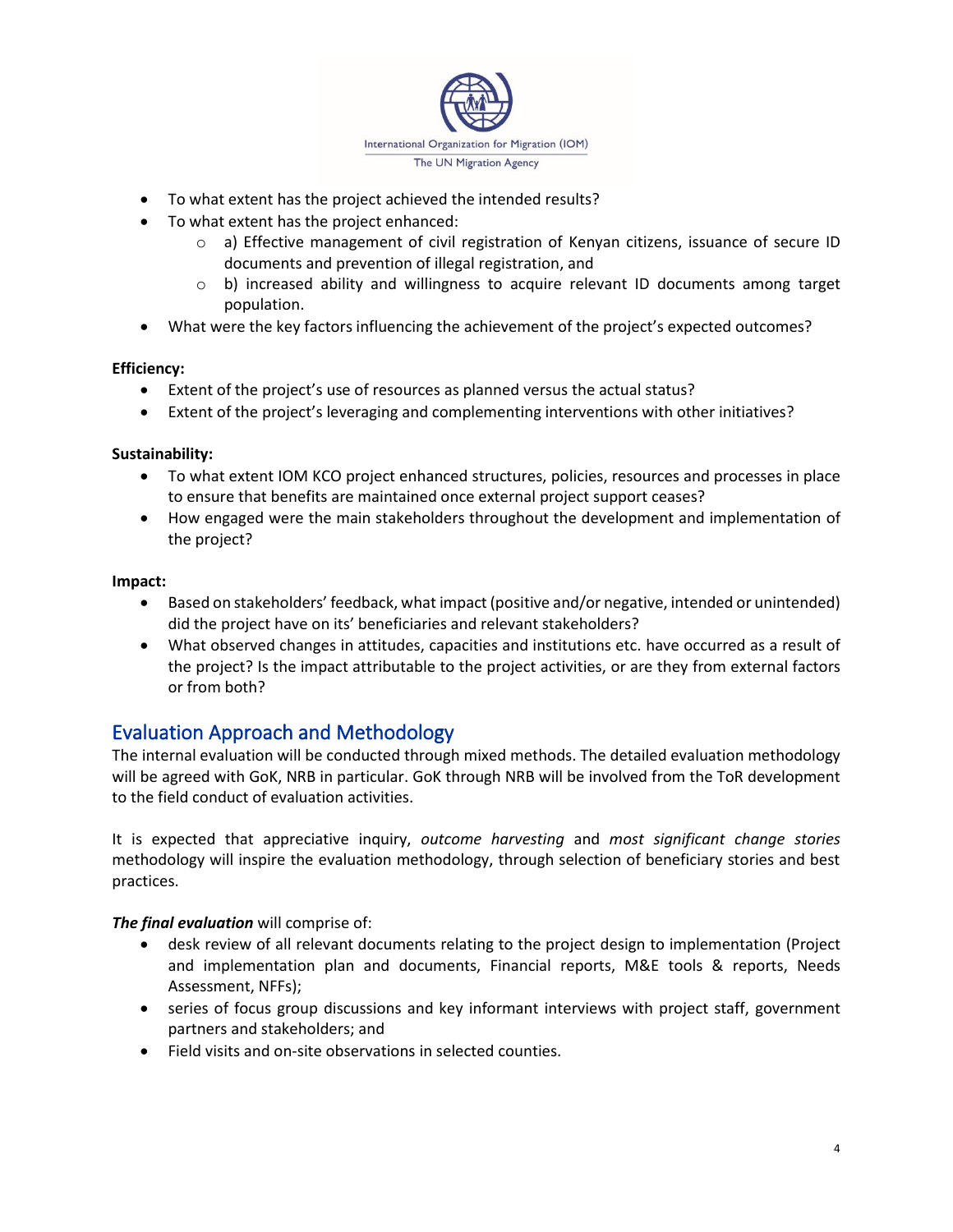

The evaluation will adhere to the IOM Data Protection Principles, UNEG norms and standards for evaluations, and relevant ethical guidelines.

# Evaluation Deliverables

The IOM KCO PDSU will lead the internal evaluation process, with potential support, as needed, from the RO Monitoring and Evaluation Officer. The IDF project team will provide all the necessary technical and operational support required throughout the internal evaluation process. The final report will be shared with IOM KCO senior management, and GoK stakeholders.

The expected outputs are:

- An inception report that includes an evaluation matrix;
- A draft evaluation report;
- A validated evaluation report, consisting of;
	- o Executive Summary
	- o Project Background
	- o Evaluation Methodology
	- o Findings and Analysis
	- o Conclusion and Recommendations
	- o Annexes